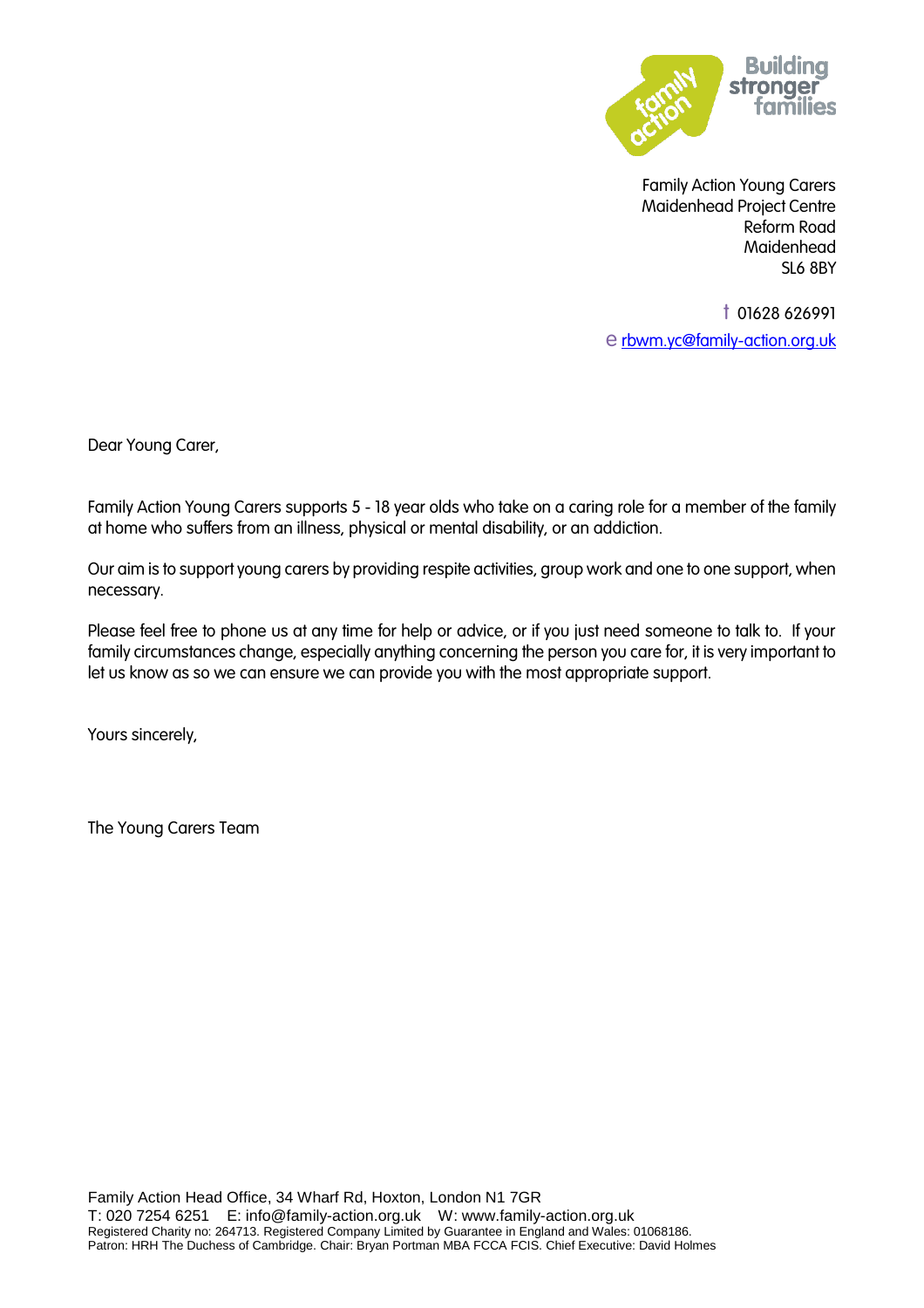# Top Tips for Young Carers Mental Wellbeing



### Take a moment for yourself

Give yourself a break to recharge and spend the time to yourself doing things you enjoy! Always make time for the things that make you happy.

### Ask for help

Even with regular breaks, when you feel like you are reaching a breaking point, don't be afraid to ask for help. It can sometimes feel like you are completely alone but I can assure you, there are people wanting to help you.

### 3. Care for yourself too!

Don't sacrifice your own mental health for somebody else's. To be able to help somebody you love, you need to be able to feel well enough in yourself to give your all to the person you are looking after.

### 4. Try talking therapy

Therapy isn't just for people on the breaking point. Looking after someone that requires a lot of your physical and mental attention can be incredibly draining so talking to a counsellor or therapist can help get some of your concerns and worries out into the open.

### 5. Talk to others

Talk to other people who are in similar situations as you. Have conversations with people who get and understand what you may be feeling, and they might have some really useful tips on how they deal with their mental health too.

### Useful contacts:

Referral via a professional

Child and Mental Health Services (CAMHS) via your GP

#### Talking therapies self-referral



Family Action FamilyLine - supporting adult family members via telephone, text, email and web chat Tel: 0808 802 6666 / Text: 07537 404282 / [familyline@family-action.org.uk](mailto:familyline@family-action.org.uk)



**keeth** 

Number 22, Maidenhead Youth Talk, Windsor free and confidential face to face counselling to adults and young people <https://number22.org/>

Kooth – free online counselling for children and young people, accessible through mobile, tablet and desktop<https://www.kooth.com/>



Young Minds <https://youngminds.org.uk/>

Heads Together <https://www.headstogether.org.uk/>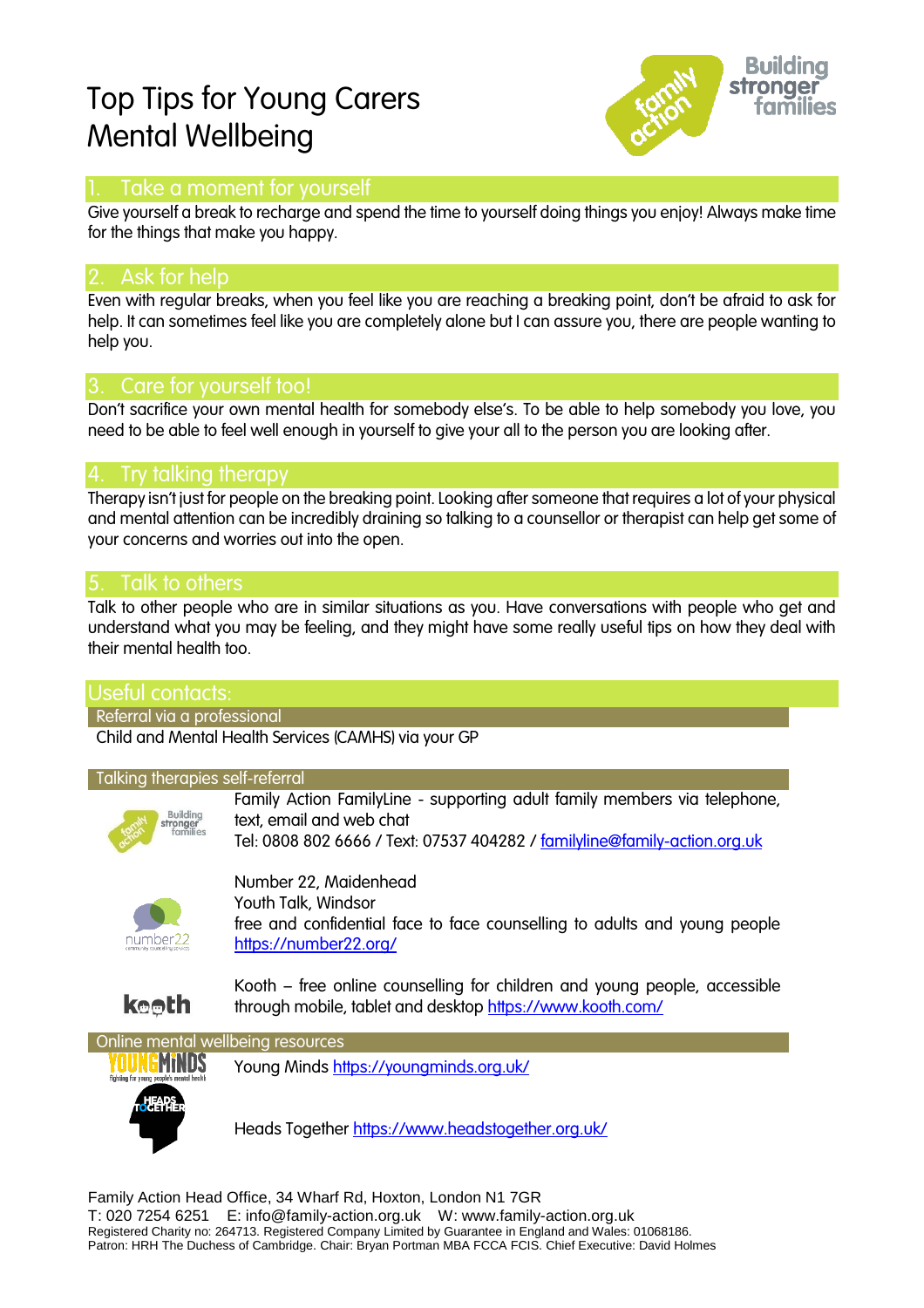

# Register with your GP as a Young Carer

There are lots of benefits to being registered as an young carer on your GP record. Ensuring your GP knows you are a young carer gets you other help too so that you can be advised of local support services and prioritised for certain vaccines, including COVID-19 and the flu vaccine.

Young people receive the flu vaccine at school until they finish year 11. If you are a young carer aged 16 – 18 years old, you are eligible for a flu vaccine and COVID-19 booster. You should automatically be notified about vaccines if one or more of the following applies to you:

- your GP record already records that you are eligible as a young carer
- you have been receiving Carer's Allowance
- you are receiving support following a young carer's assessment

If your GP knows you care for someone, they can help you look after your own health needs better. Your health could be affected by your caring responsibilities.

# Manual Handling in the home

The NHS website has practical tips for if you care for someone. It's essential to know about safe moving and handling so you don't hurt yourself or the person you look after.

The most common injuries carers get are back injuries. Injuring your back will limit your movement and your ability to care for someone. It could take a long time for you to recover.

Lifting someone incorrectly can also damage fragile skin, cause shoulder and neck injuries, increase existing breathing difficulties, or cause bruising or cuts.

### Lifting Checklist

If you regularly lift or move someone, it's best to get training or have someone demonstrate the correct techniques.

Before attempting to move someone, ask yourself:

- Do they need help to move?
- Do they require help or supervision?
- Have you told them you're moving them?
- How heavy are they?
- Are you healthy and strong enough to move them?
- Is there anyone who could help you?
- How long will it take?
- Is there enough space around you?
- Are there any obstacles in the way?
- Are you wearing suitable clothing and shoes – for example, if you're on a slippery or damp surface?

If you've assessed the situation and have decided to move the person, make sure you:

- Never lift above shoulder height
- Keep your feet stable
- Have a firm hold
	- Keep any weight close to your body
	- Keep your back straight and bend your knees
	- Lift as smoothly as possible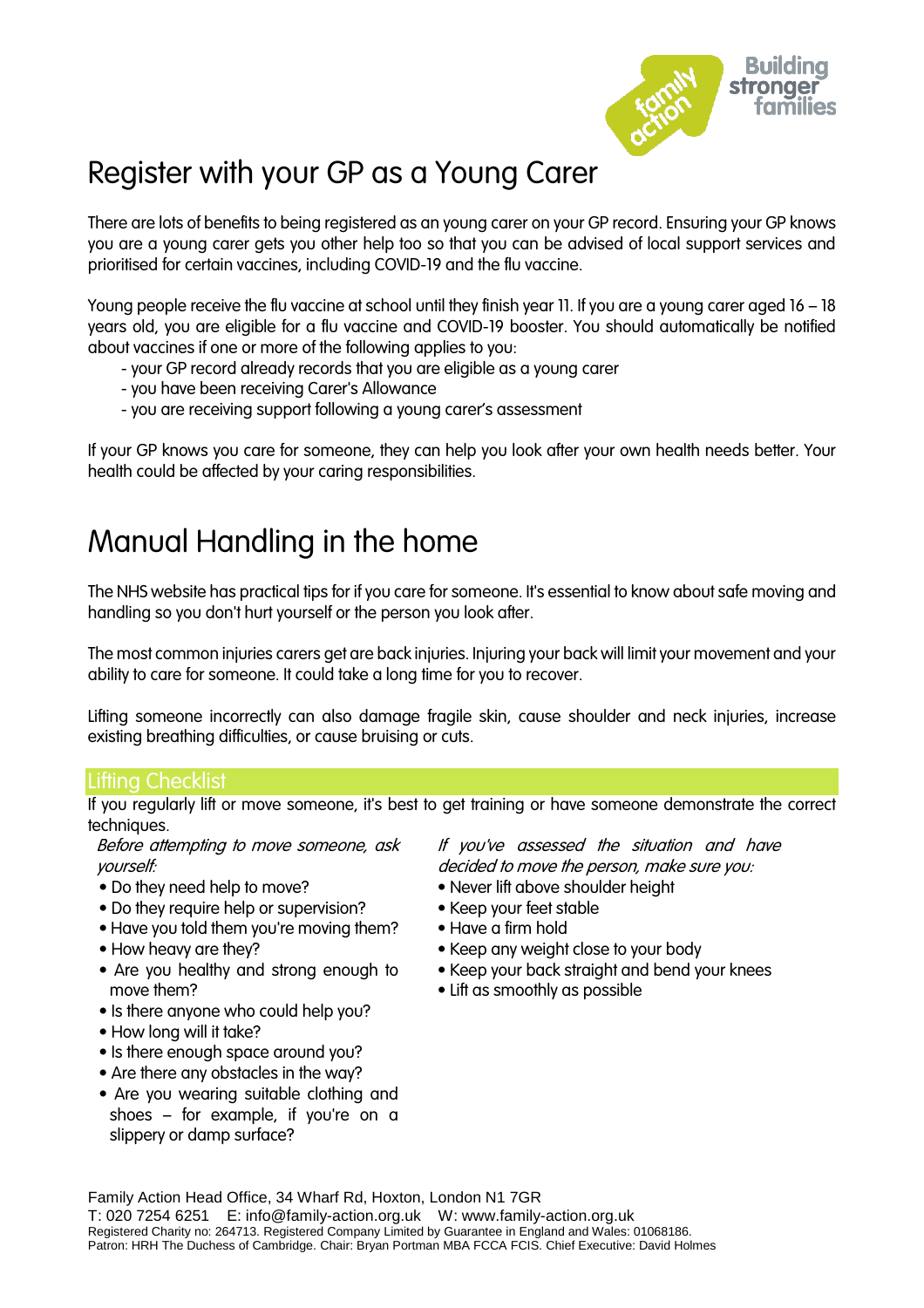

### How the council can help

Your local council has an obligation to help carers avoid health and safety risks.

Contact your local council and ask for a Needs Assessment for the person you look after, as well as a Carer's Assessment to help you.

For advice and guidance on moving and handling, ask for an Occupational Therapy Assessment.

### Useful equipment for the home Available through most large online shops



Swivel Cushion – for getting in and out of car seats and other chairs.



Transfer belt – clip this around the cared for's waist to give you something sturdy to hold on to rather than clothing or limbs.



Transfer board – to help your cared for move from chair to bed etc

#### Available in the community



Message in a bottle - Widely recognised to hold care plans, meds and emergency contacts. Health centres, doctor's surgery and chemists will all have free supplies of the bottles and forms



Telecare, via Optalis – range of assistive technology and equipment to enable people to continue to live independently in their own homes.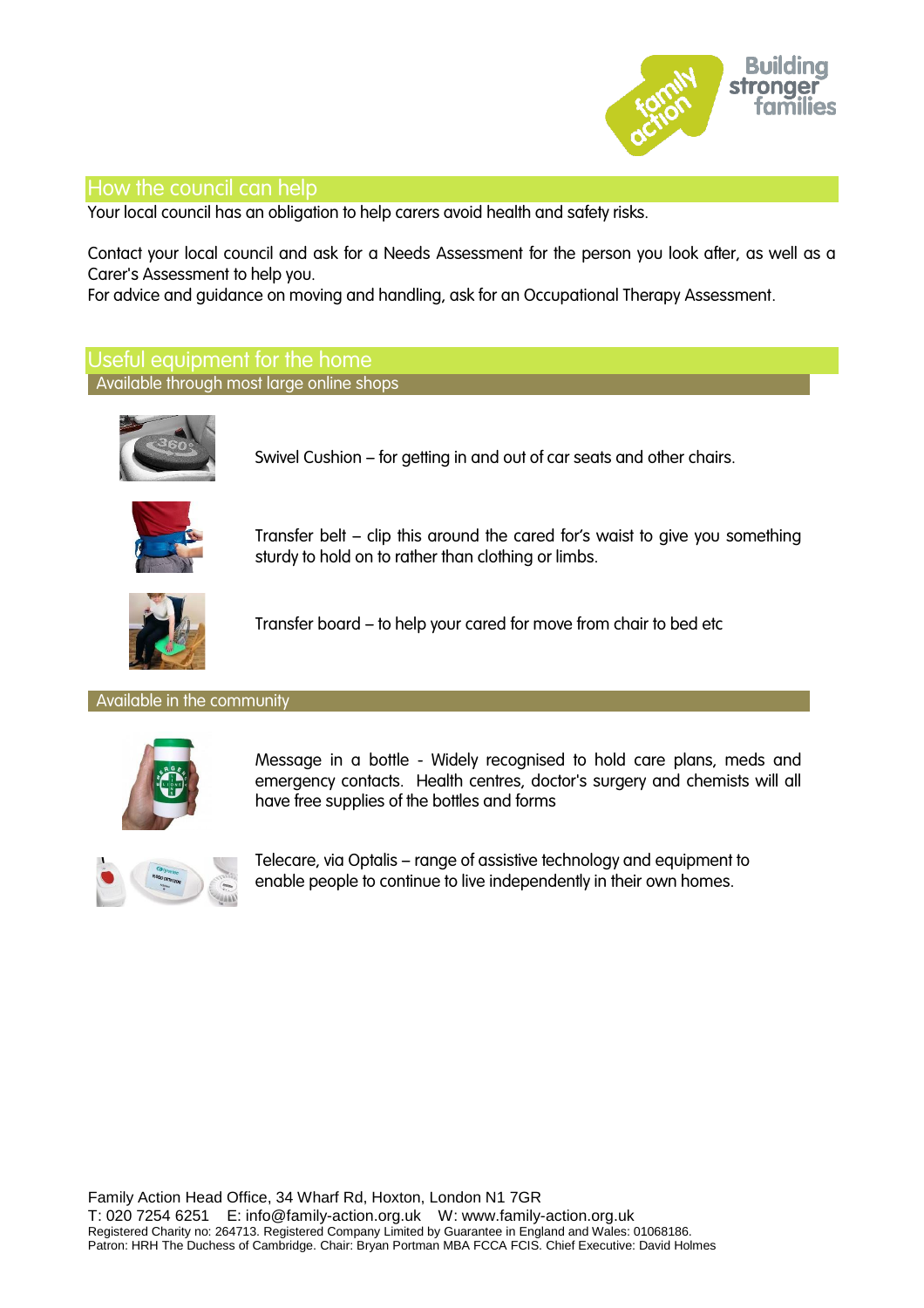

## Young Carers Behaviour Code of Conduct

#### I agree to:

- $\triangleright$  behave appropriately and responsibly at all times.
- $\triangleright$  be supportive of other Young Carers and respect their views
- $\triangleright$  do my best to ensure all other Young Carers are included and see no-one is left out
- $\triangleright$  to look after the equipment and venue and treat it with care
- $\triangleright$  to never leave the premises or the group without permission from staff

I understand that unacceptable behaviour is not allowed. Unacceptable behaviour includes:

- $\triangleright$  hurting another Young Carer or staff
- $\triangleright$  being unkind or rude to other Young Carers or staff
- $\triangleright$  swearing or abusive language
- $\triangleright$  persistently ignoring instructions from staff

I understand that if I behave inappropriately:

- 1. Staff will remind me this behaviour is inappropriate and ask me to stop
- 2. If I continue to behave inappropriately staff will give me a final warning or time out
- 3. If the inappropriate behaviour still continues I will be given a written warning and excluded from the next group or activity.
- 4. In the event of any violent or excessively disruptive behaviour my parents/guardians will be contacted immediately and I will have to leave the session as well as being excluded from the next group and activity.
- 5. If any Young Carer is temporarily excluded on two occasions they will be given a final written warning and any further exclusions will be permanent.

I understand that Young Carers staff will:

- $\triangleright$  ensure that a copy of this behaviour contract is available at all Young Carers activities
- $\triangleright$  will provide the Young Carer and their parents/guardians with full explanations for any exclusions
- $\triangleright$  will keep written records of all incidents involving unacceptable behaviour